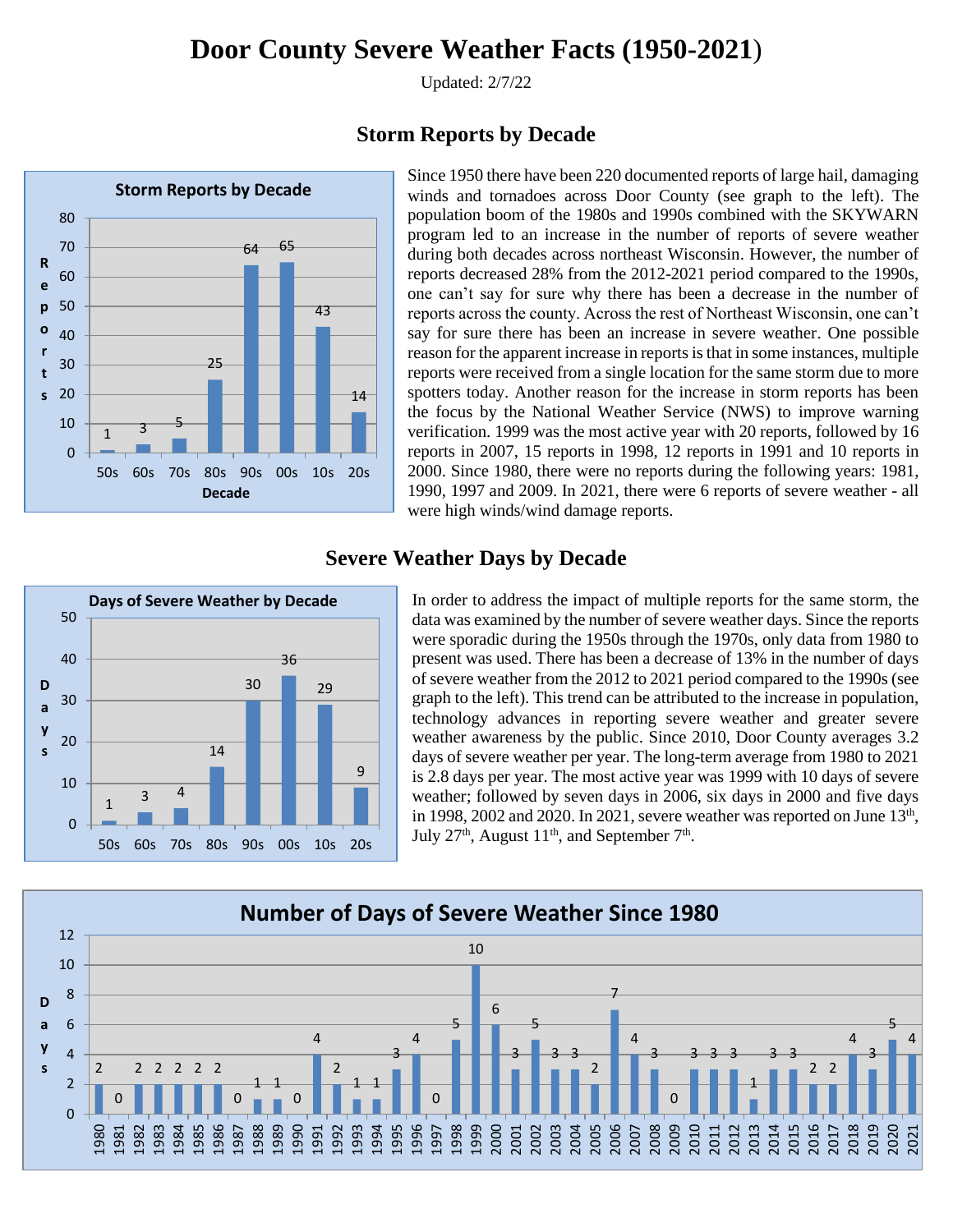#### **Storm Reports by Month**

Severe weather has been reported across Door County from March through October. The earliest documented report of large hail or damaging winds during the year occurred on March 29, 1998 when large hail three quarters of an inch was reported at Baileys Harbor. The severe weather season begins in earnest in May, although the stabilizing effects of the colder waters of the Bay of Green Bay and Lake Michigan can weaken severe storms during some events in the spring. Although the colder waters can weaken storms, it should be noted that a tornado outbreak occurred on April 22, 1970, when two F2 tornadoes touched down across southern Door County. The severe weather season then peaks in July. June and July account for 56% of all severe weather reports during the year, and 93% of all storm reports occurred during the warm season months from May through September. Isolated reports of severe weather were noted in October. The latest report of severe weather during a given year occurred on October 17, 1984 when wind damage was reported in Sturgeon Bay, and again on October 17, 2016 when one inch hail was reported just northeast of Sister Bay. In 2019, a waterspout was reported near Deaths Door around 1 pm on October 15<sup>th</sup>.





NOTE: The chart depicts storm type by month: (hail, wind/wind damage, tornadoes).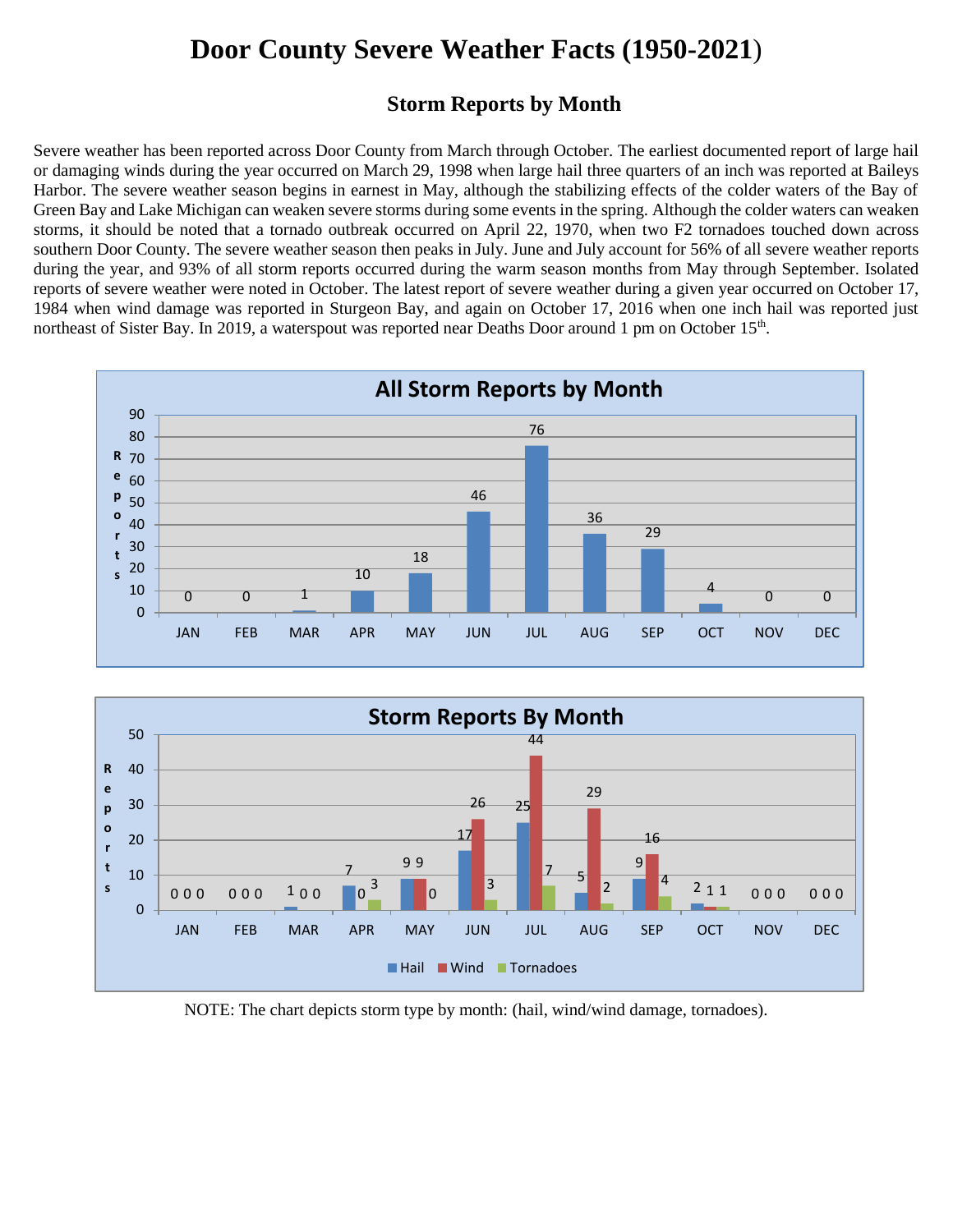#### **Storm Reports by Time of Day**

No matter the season, the afternoon and early evening hours are the peak time for severe weather across Door County. Nearly sixty-eight percent of all severe weather reports occurred between 1 PM and 9 PM local standard time. Severe weather reports rapidly increased at 1 PM local standard time. In Door County, there were two separate peaks with the first one between 1 PM and 3 PM local standard time while the second peak occurred between 5 PM and 6 PM. The two different peaks in activity correspond to peak afternoon heating when the atmosphere is most unstable and timing of cold fronts moving through northeast Wisconsin. Scattered reports are noted during the evening and overnight hours during the summer months of June, July, and August. Between September and May, it is rare to get severe weather between 9 PM and 9 AM. There have been only seven reports which account for only four percent of the total reports across the county since 1950. In 2016, large hail was reported near Sister Bay at 3:25 AM CST on October 17<sup>th</sup>.



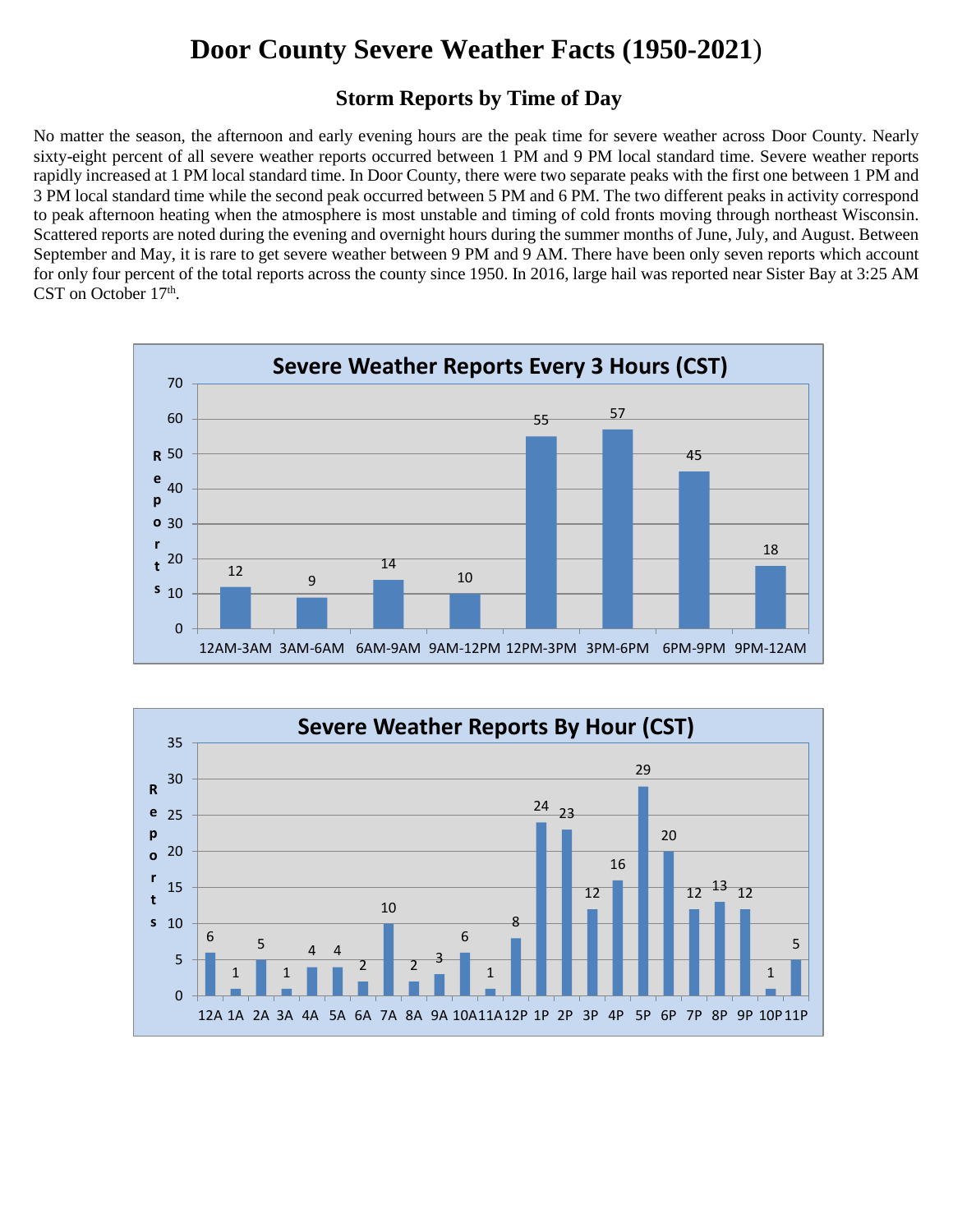#### **Severe Weather Reports Midnight to 6 AM CST**

Overnight severe weather reports are most prominent during the summer (June through August) due to nocturnal convection along warm fronts, or from complexes of storms that develop across the Dakotas and Minnesota and roll through northeast Wisconsin during the early morning hours. The summer months account for 52% of all overnight reports during the year. In 2016, large hail was reported near Sister Bay at 3:25 AM CST on October 17<sup>th</sup>.

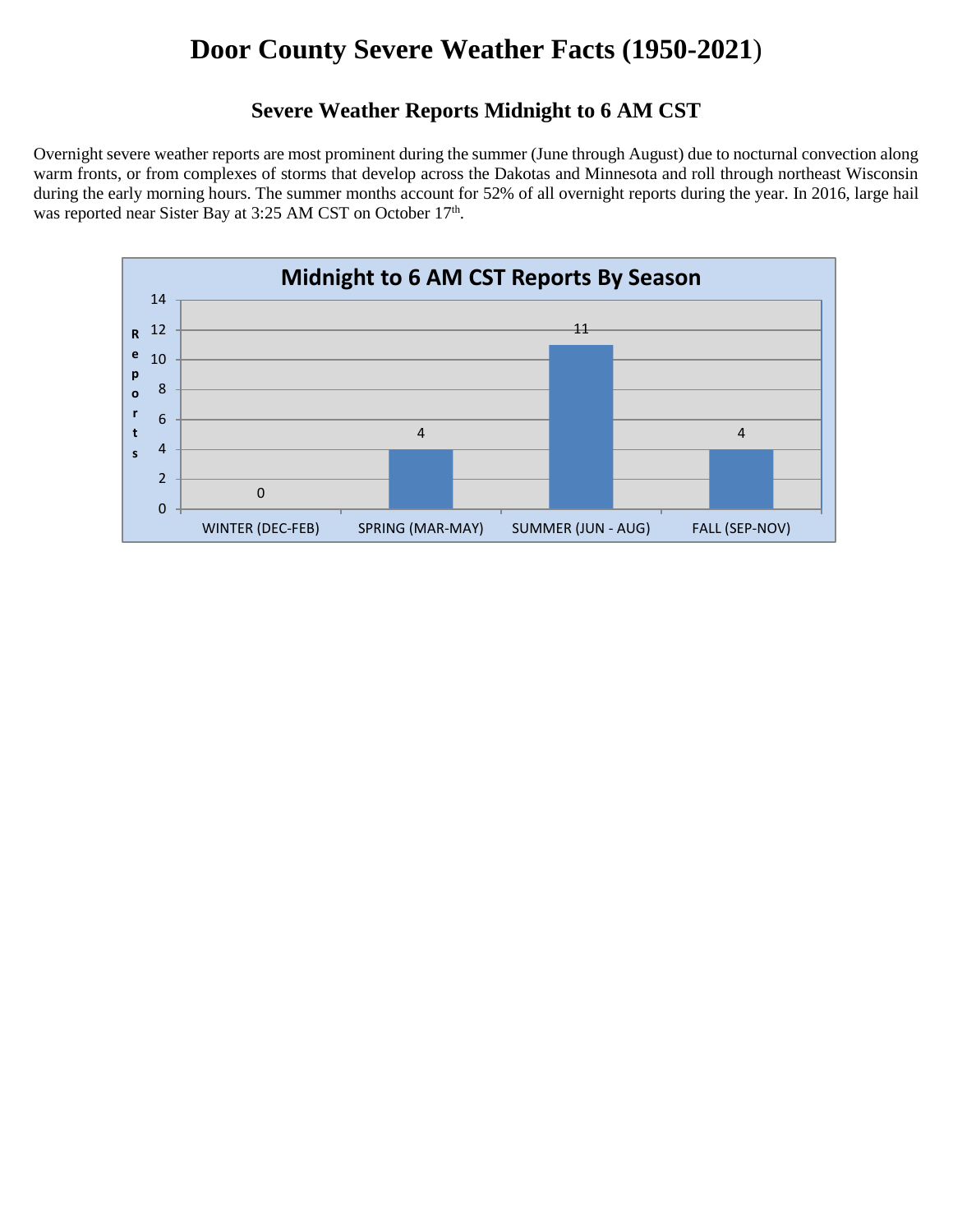#### **Door County Tornadoes and Waterspouts**

Since record keeping began in 1950; there have been twenty documented tornadoes and waterspouts in Door County. It should be noted that waterspouts are usually under reported across the region since they may be well offshore and strike the opens waters where they are not seen. One tornado has been rated F/EF3 or greater intensity while four other tornadoes were rated F/EF2. The tornado that began as a large waterspout three miles southwest of Egg Harbor and then moved onshore to five miles southeast of Egg Harbor on August 23, 1998. Fourteen documented tornadoes and waterspouts were rated F/EF0 or F/EF1. The most documented tornadoes and waterspouts in a single year is three in 1999; followed by two tornadoes in 1970, 1991, 2000 and 2006. Tornadoes were reported in three consecutive years from 1998 to 2000. Tornadoes or waterspouts have occurred across Door County in 14 different years since 1950. Of those nine years, two of those years had more than one tornado in a year (1991 and 1999). In 2019, a waterspout was reported near Deaths Door on October 15<sup>th</sup>. A tornado or waterspout strikes Door County occurs on average every three and a half years.



Picture by Mel Pfister – F3 tornado near Egg Harbor 8/23/98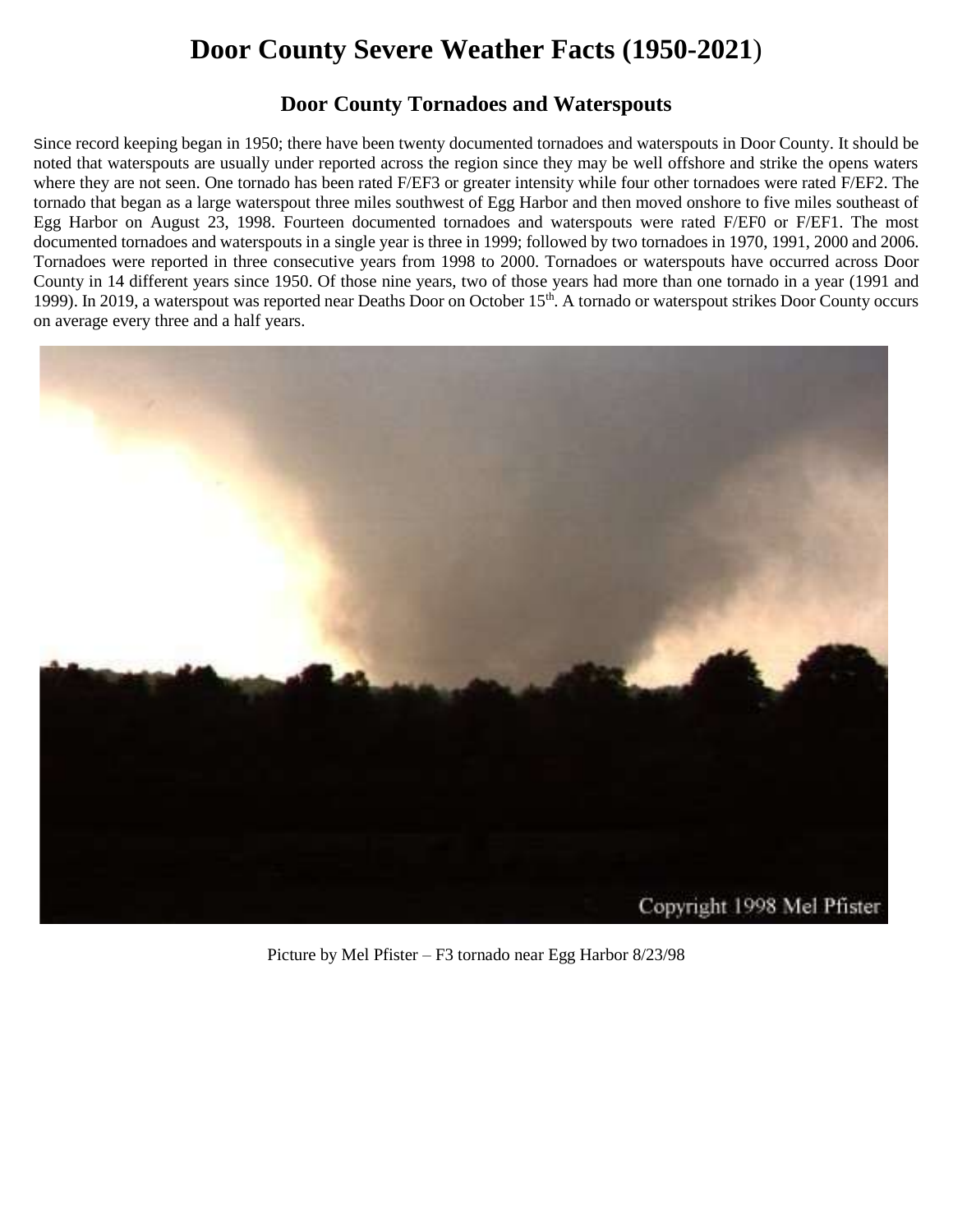| Event        | Date                 |                |       | Time                 |                                               | F/EF             |
|--------------|----------------------|----------------|-------|----------------------|-----------------------------------------------|------------------|
| #            | Month<br>Year<br>Day |                | (CST) | Start / End Location | Rank                                          |                  |
|              |                      |                |       |                      |                                               |                  |
| $\mathbf{1}$ | $\overline{7}$       | $\mathbf{1}$   | 1956  | 12:05                | 5 E of Maplewood - 4 SE Institute             | $\overline{2}$   |
| 2            | $\overline{7}$       | 25             | 1966  | 18:20                | 0.5 E Maplewood                               | $\boldsymbol{0}$ |
| 3            | $\overline{4}$       | 22             | 1970  | 21:00-21:10          | 1 N Casco - Rio Creek                         | $\overline{2}$   |
| 4            | $\overline{4}$       | 22             | 1970  | 21:20-21:30          | 7 SE Maplewood                                | $\overline{2}$   |
| 5            | $\overline{7}$       | 12             | 1973  | 07:30                | Jacksonport                                   | $\mathbf{1}$     |
| 6            | 6                    | 8              | 1985  | 20:00-20:30          | Sand Bay - Sturgeon Bay                       | $\overline{2}$   |
| 7            | $7\phantom{.0}$      | 28             | 1991  | 10:15                | Near Rock Island (waterspout)                 | $\mathbf{0}$     |
| 8            | $\tau$               | 28             | 1991  | 10:15                | Near Washington Island (waterspout)           | $\mathbf{0}$     |
| 9            | 8                    | 23             | 1998  | 17:30-17:44          | 3 SW Egg Harbor - 5 SE Egg Harbor             | $\overline{3}$   |
| 10           | 8                    | $\overline{4}$ | 1999  | 16:05-16:15          | 21 ESE Sturgeon Bay (waterspout)              | $\mathbf{0}$     |
| 11           | 9                    | 9              | 1999  | 14:55                | 3 N Sister Bay                                | $\mathbf{0}$     |
| 12           | 9                    | 19             | 1999  | 16:46-17:10          | 8 SE Sturgeon Bay                             | $\mathbf{0}$     |
| 13           | $\tau$               | 13             | 2000  | 14:55                | 1.5 NE Forestville                            | $\mathbf{0}$     |
| 14           | 7                    | 20             | 2000  | 12:58                | 2 W Sister Bay (waterspout)                   | $\mathbf{0}$     |
| 15           | $\overline{4}$       | 23             | 2001  | 13:26-13:46          | 12 NW - 9 NW Sturgeon Bay (waterspout)        | $\mathbf{0}$     |
| 16           | 6                    | 18             | 2006  | 16:43                | 3 NW Sister Bay                               | $\mathbf{0}$     |
| 17           | 9                    | 29             | 2006  | 09:20-09:55          | Chambers Is. - 12 SE Cedar River (waterspout) | $\mathbf{0}$     |
| 18           | 6                    | 20             | 2007  | 16:06                | 6 NW Ellison Bay (waterspout)                 | $\mathbf{0}$     |
| 19           | 9                    | 18             | 2012  | 17:01                | 3 W Sister Bay (waterspout)                   | $\mathbf{0}$     |
| 20           | 10<br>15<br>2019     |                | 13:00 | Deaths Door          | $\mathbf{0}$                                  |                  |
|              |                      |                |       |                      |                                               |                  |

### **Door County Tornadoes and Waterspouts**

Additional tornado data can be found on the NWS Green Bay webpage at: **<http://www.weather.gov/grb/severeclimate>**

### **F/EF2 or Greater Tornadoes in Door County**

| Event | Date                 |    |       | Time                 |                                   | F/EF |
|-------|----------------------|----|-------|----------------------|-----------------------------------|------|
| #     | Month<br>Year<br>Day |    | (CST) | Start / End Location | Rank                              |      |
|       |                      |    |       |                      |                                   |      |
|       |                      |    | 1956  | 12:05                | 5 E of Maplewood - 4 SE Institute |      |
|       | 4                    | 22 | 1970  | $21:00-21:10$        | 1 N Casco - Rio Creek             |      |
| 3     | 4                    | 22 | 1970  | $21:20-21:30$        | 7 SE Maplewood                    |      |
| 4     | 6                    | 8  | 1985  | 20:00-20:30          | Sand Bay - Sturgeon Bay           |      |
|       | 8                    | 23 | 1998  | 17:30-17:44          | 3 SW Egg Harbor - 5 SE Egg Harbor |      |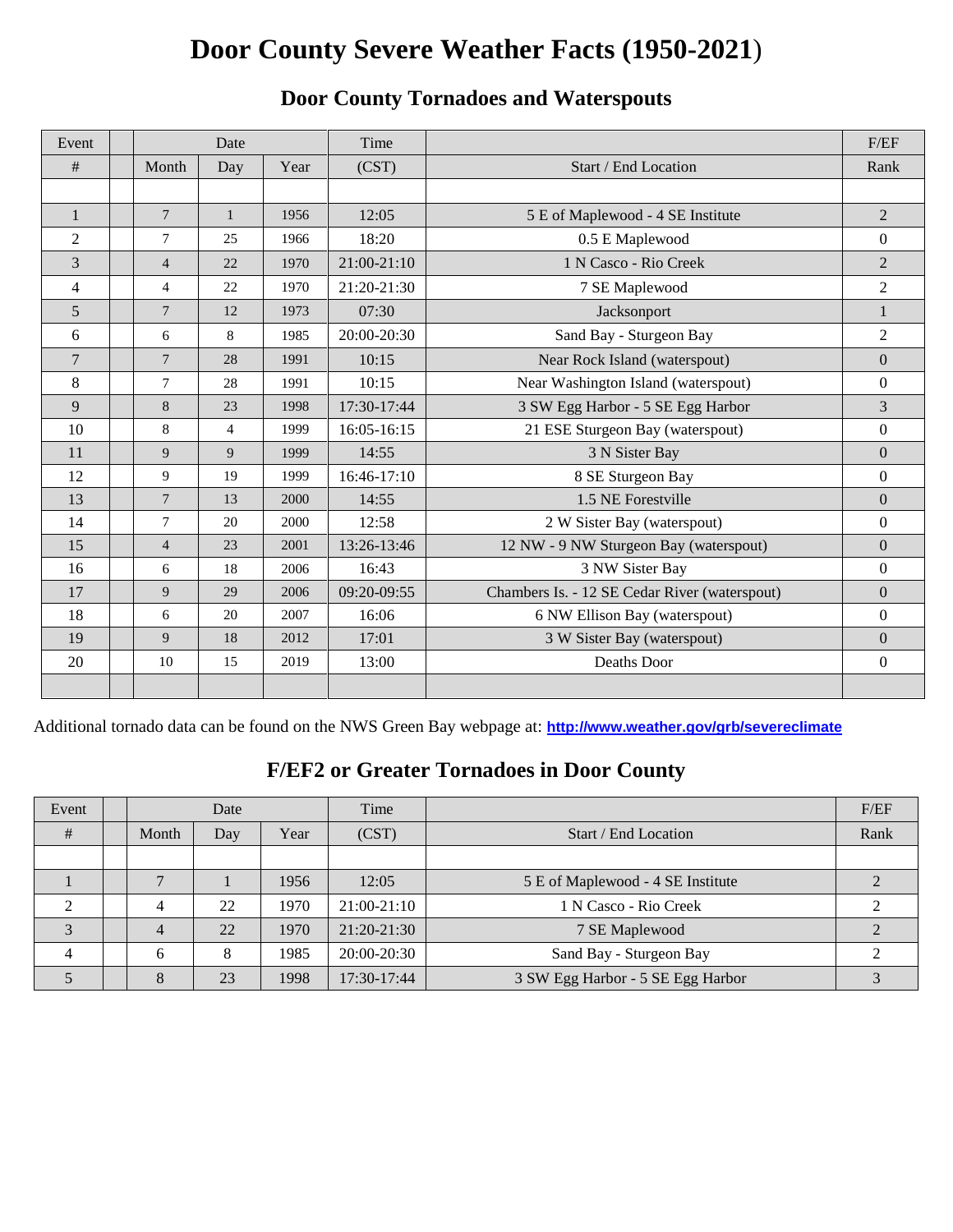The strongest tornado to strike Door County occurred on August 23, 1998, when a F3 tornado struck near Egg Harbor between 5:30 PM and 5:44 PM CST. Four tornadoes were rated F/EF2 while there one was F/EF1 tornado. F/EF0 tornadoes or waterspouts accounted for fourteen of the twenty (70%) reports in the county. The last tornado or waterspout to hit the county occurred on October 15, 2019 when a waterspout was reported near Deaths Door. The last documented tornado to strike the county occurred on June 18, 2006 when a tornado touched down near Sister Bay at 4:43 PM CST.



#### **Tornadoes and Waterspouts by Month**

Tornadoes and waterspouts have been documented in Door County in April, June, July, August and September. The earliest documented tornado during the year occurred on April 22, 1970. On this day, two tornadoes were reported across the county. The first tornado moved from one mile north of Casco to Rio Creek. The second tornado touched down seven miles southeast of Maplewood. The tornado season peaks in July, then quickly ends by late September. The warm season, when the majority of tourist visit Door County (May through September), account for 80% of all tornado/waterspout reports during the year. The latest documented waterspout on record during the fall occurred on October 15, 2019 near Deaths Door. The latest tornado on record during the year occurred on September 19, 1999 when a tornado touched down eight miles southeast of Sturgeon Bay.

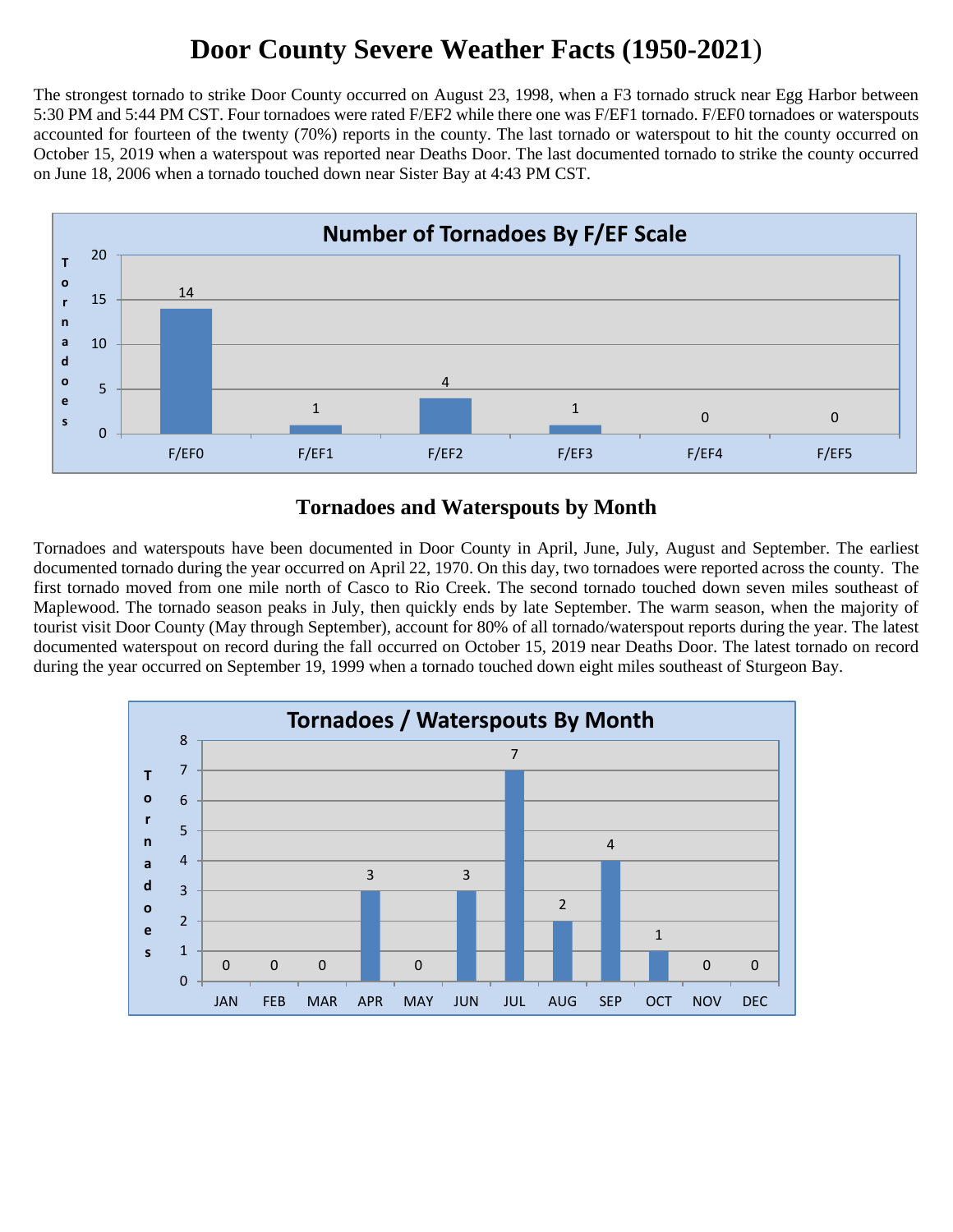#### **Tornadoes / Waterspouts by Hour**

All five waterspouts reported were documented over the Bay of Green Bay with three of the waterspouts occurring during the morning. There was a rare morning F1 tornado that struck Jacksonport at 7:30 AM CST on July 12, 1973. Overall, sixteen of the twenty (80%) documented tornadoes and waterspouts occurred between noon and 10 PM local standard time. There have been no reports of tornadoes or waterspouts from 10 AM to 7 AM local standard time.



### **Predominant Storm Reports – Wind and Hail Only**

During the spring, hail is the dominant weather event that is reported to the National Weather Service. Typically, the atmosphere is cold aloft in the spring to support large hail reaching the ground. Strong winds or strong winds resulting in wind damage were most prominent from May through September. For the entire convective season, six out of ten reports are high winds or wind damage compared to large hail.

|       | % Hail  | % Wind or          |            | % Hail  | % Wind or          |
|-------|---------|--------------------|------------|---------|--------------------|
| Month | Reports | <b>Wind Damage</b> | Month      | Reports | <b>Wind Damage</b> |
|       |         |                    |            |         |                    |
| Jan   | 0.0     | 0.0                | Jul        | 36.2    | 63.8               |
| Feb   | 0.0     | 0.0                | Aug        | 14.7    | 85.3               |
| Mar   | 100     | 0.0                | Sep        | 36.0    | 64.0               |
| Apr   | 100     | 0.0                | Oct        | 66.7    | 33.3               |
| May   | 50.0    | 50.0               | <b>Nov</b> | 0.0     | 0.0                |
| Jun   | 39.5    | 60.5               | Dec        | 0.0     | 0.0                |
|       |         |                    | Year       | 37.5    | 62.5               |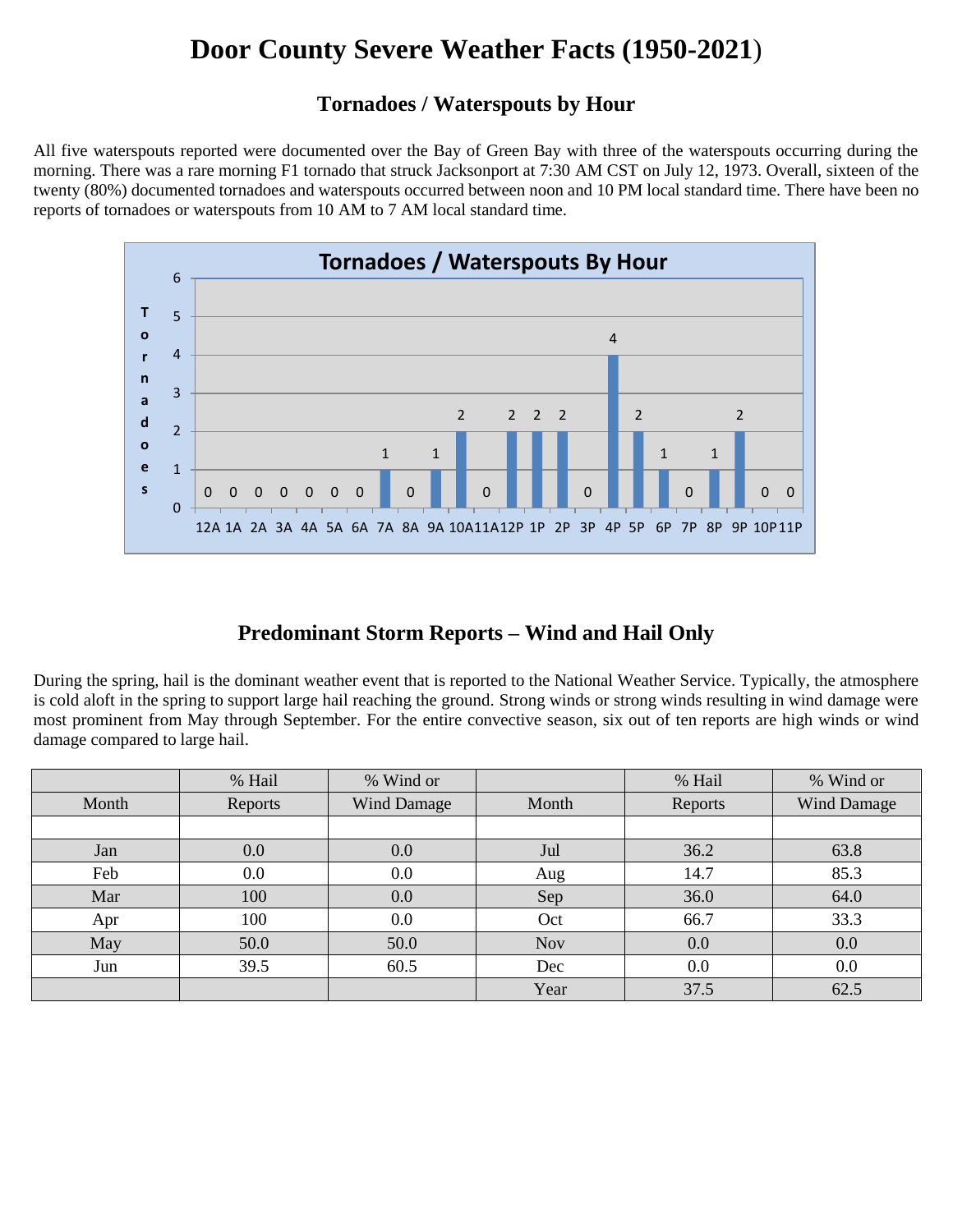### **Large Hail in Door County**

There have only been two documented reports of hail over two inches in diameter across the county. The largest documented hail stone in Door County was 3.0 inches in diameter which occurred at Baileys Harbor on September 26, 1998; and is the most recent report of a hailstone over two inches in diameter reported across the county. Overall, hail ranging in size from three quarters to one inch accounted for 81% of the documented large hail reports. Hail over two inches in diameter only accounted for 3% percent of all large hail reports.

### **Hail over 2 inches**

| Rank | Month | Date | Year | Time  | Location              | Size |
|------|-------|------|------|-------|-----------------------|------|
|      |       |      |      |       |                       |      |
|      |       |      | 2001 | 12:50 | 1S Sturgeon Bay       | 3.00 |
|      | a     | 26   | 1998 | 09:49 | <b>Baileys Harbor</b> | 2.75 |
|      |       |      |      |       |                       |      |

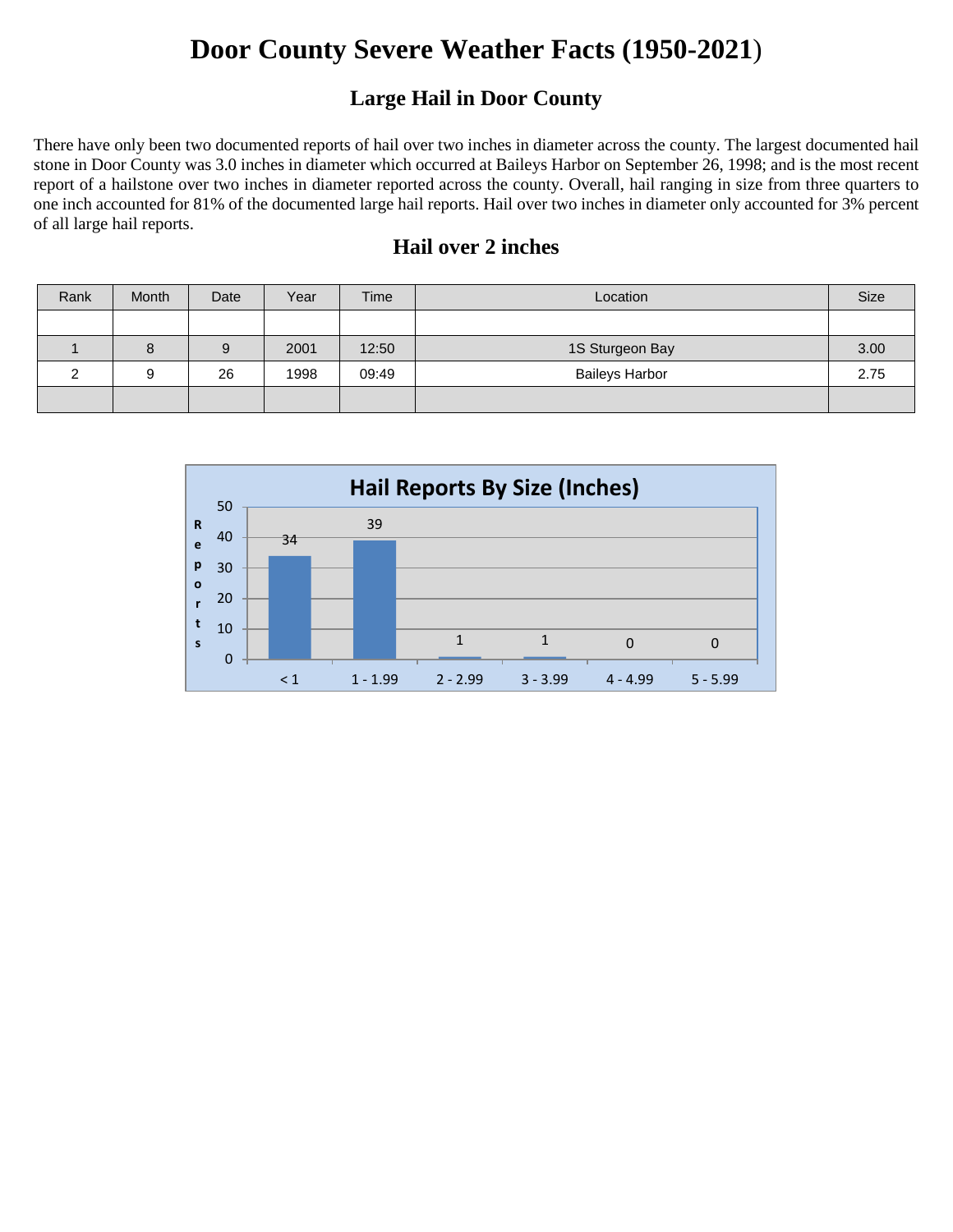#### **Door County Summary**

In Door County, the severe weather season begins in earnest May and wanes quickly by September. Severe weather usually occurs in the afternoon and early evening hours, with a secondary minor peak between midnight and 6 AM CST during the summer months. If you do experience severe weather, you are likely to see large hail early in the spring. Wind is the dominant severe weather report from May through September. Although rare, strong tornadoes can hit Door County and produce devastating damage as evidenced by the photograph (below) from the F3 tornado on August 23, 1998. In the NWS Green Bay County Warning Area which includes 22 counties from central to northeast Wisconsin, Door County ranks 16<sup>th</sup> in the total number of storm reports and 14 th in the number of tornado reports since 1950.



 This building (left picture) was on the south side of the tornado as it passed over Hwy 42 (Photograph by Jill Last, NWS Green Bay). There used to be a farm house and barn here (picture on right).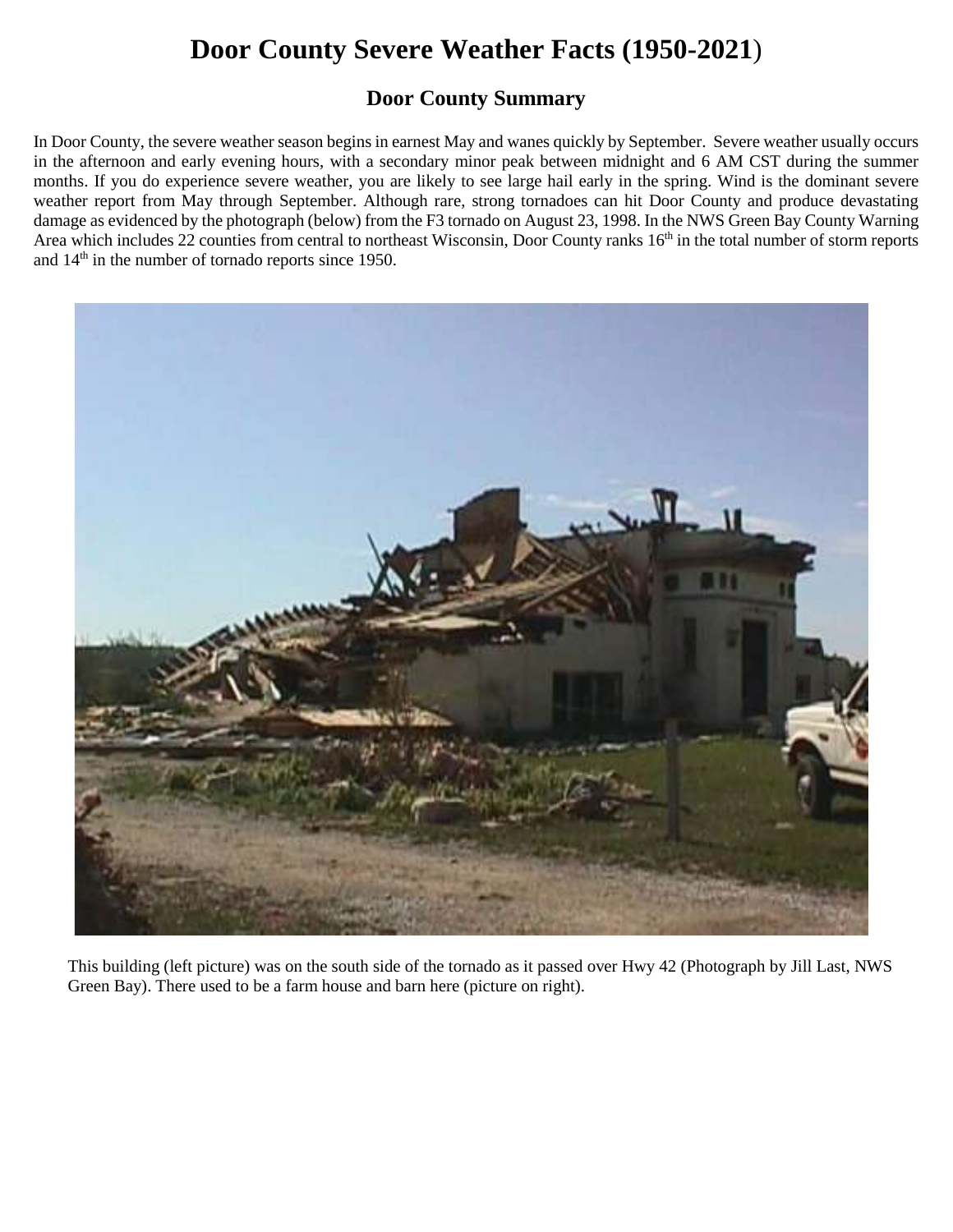#### **Green Bay Forecast Area Severe Weather Climatology Summary**

Across the Green Bay forecast area which covers 22 counties in north-central and northeast Wisconsin, severe weather has been documented in every month except February. This includes a rare event on January 24, 1967 in which a line of thunderstorms produced damaging winds across Brown, Winnebago, and Outagamie counties during the early evening hours. Another rare late season thunderstorm produced one inch hail in Florence County on December 5, 2001 while one inch hail was reported four miles west of St. Nazianz in Manitowoc County on December 20, 1967.

Tornadoes have occurred from March through December, with an extremely rare tornado outbreak occurring on December 1, 1970. On this date four tornadoes were reported across central and northeast Wisconsin during the morning. A strong area of low pressure brought unseasonably mild temperatures and severe thunderstorms to portions of central and northeast Wisconsin as a cold front swept across the state. The first tornado was reported twelve miles southeast of Marshfield in Wood County around 7 AM CST while another tornado was reported in the town of Hull in Portage County around 9 AM CST. Later that morning, an F2 tornado was reported in Waupaca and Shawano counties, from four miles southwest of Iola to near Marion and Pella. The last and strongest tornado occurred around 9:45 AM CST. The F3 tornado travelled from Medina in southwest Outagamie County to far southeast Shawano County, destroying about 20 barns and five homes.

Here are the strongest documented tornadoes in the Green Bay forecast area which covers 22 counties in central, north-central and northeast Wisconsin.

| Event          | Date           |     |      | Time          |                                    | Tor in GRB Service Area   |
|----------------|----------------|-----|------|---------------|------------------------------------|---------------------------|
| #              | Month          | Day | Year | (CST)         | Start / End Location               | <b>County or Counties</b> |
|                |                |     |      |               |                                    |                           |
|                | 6              | 25  | 1950 | 21:00         | 1 W Woodboro - 5 NE Rhinelander    | Oneida                    |
| 2              | 9              | 26  | 1951 | 15:45-16:08   | 9 SSW Amherst - 2 SW Bear Creek    | Portage-Waupaca           |
| 3              | 4              | 3   | 1956 | 13:45-13:53   | Berlin - 2 W Omro                  | Waushara-Winnebago        |
| $\overline{4}$ | 8              | 19  | 1968 | 16:10         | 3 SW Pound - Marinette             | Marinette                 |
| 5              | 4              | 21  | 1974 | $14:40-15:08$ | 5 S Ripon - Oshkosh                | Winnebago                 |
| 6              | 4              | 27  | 1984 | 15:20-15:40   | 1 NE Winneconne - Freedom          | Winnebago-Outagamie       |
| $\mathbf{r}$   | $\overline{7}$ | 5   | 1994 | 15:43-15:55   | 2.5 NW Maribel - 0.5 W Cooperstown | Manitowoc                 |

### **F/EF4 Tornadoes**